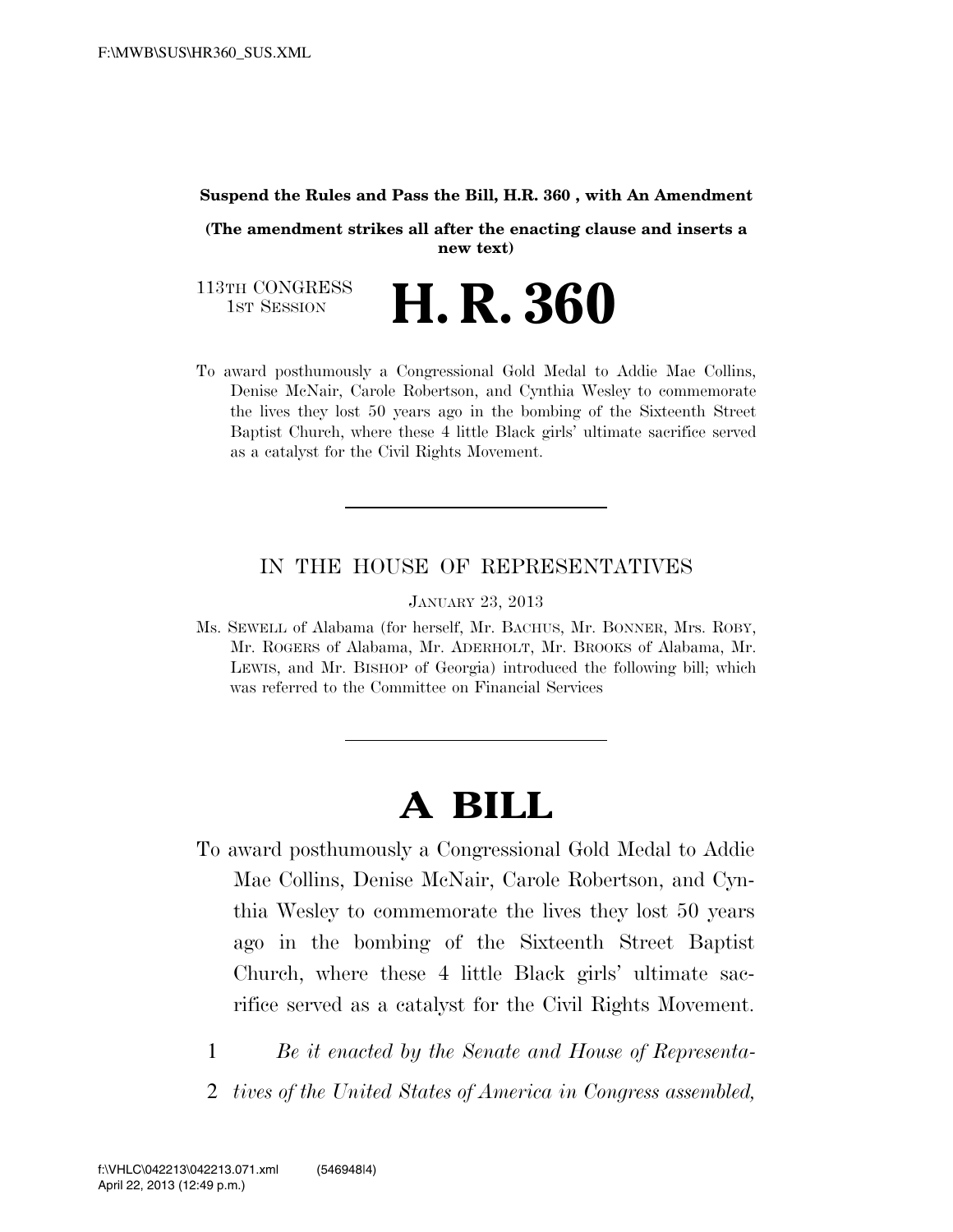# **SECTION 1. FINDINGS.**

The Congress Finds the following:

 (1) September 15, 2013 will mark 50 years since the lives of Addie Mae Collins, Denise McNair, Carole Robertson, and Cynthia Wesley were sud- denly taken by a bomb planted in the Sixteenth Street Baptist Church in Birmingham, Alabama.

 (2) The senseless and premature death of these 4 little Black girls sparked ''The Movement that Changed the World.''

 (3) On that tragic Sunday in September of 1963, the world took notice of the violence inflicted 13 in the struggle for equal rights.

 (4) The fact that 4 innocent children lost their lives as they prepared for Sunday School shook the world's conscience.

 (5) This tragedy galvanized the Civil Rights Movement and sparked a surge of momentum that helped secure the passage of the Civil Rights Act of 1964 and later the Voting Rights Act of 1965 by President Lyndon B. Johnson.

 (6) Justice was delayed for these 4 little Black girls and their families until 2002, 39 years after the bombing, when the last of the 4 Klansmen re- sponsible for the bombing was charged and convicted of the crime.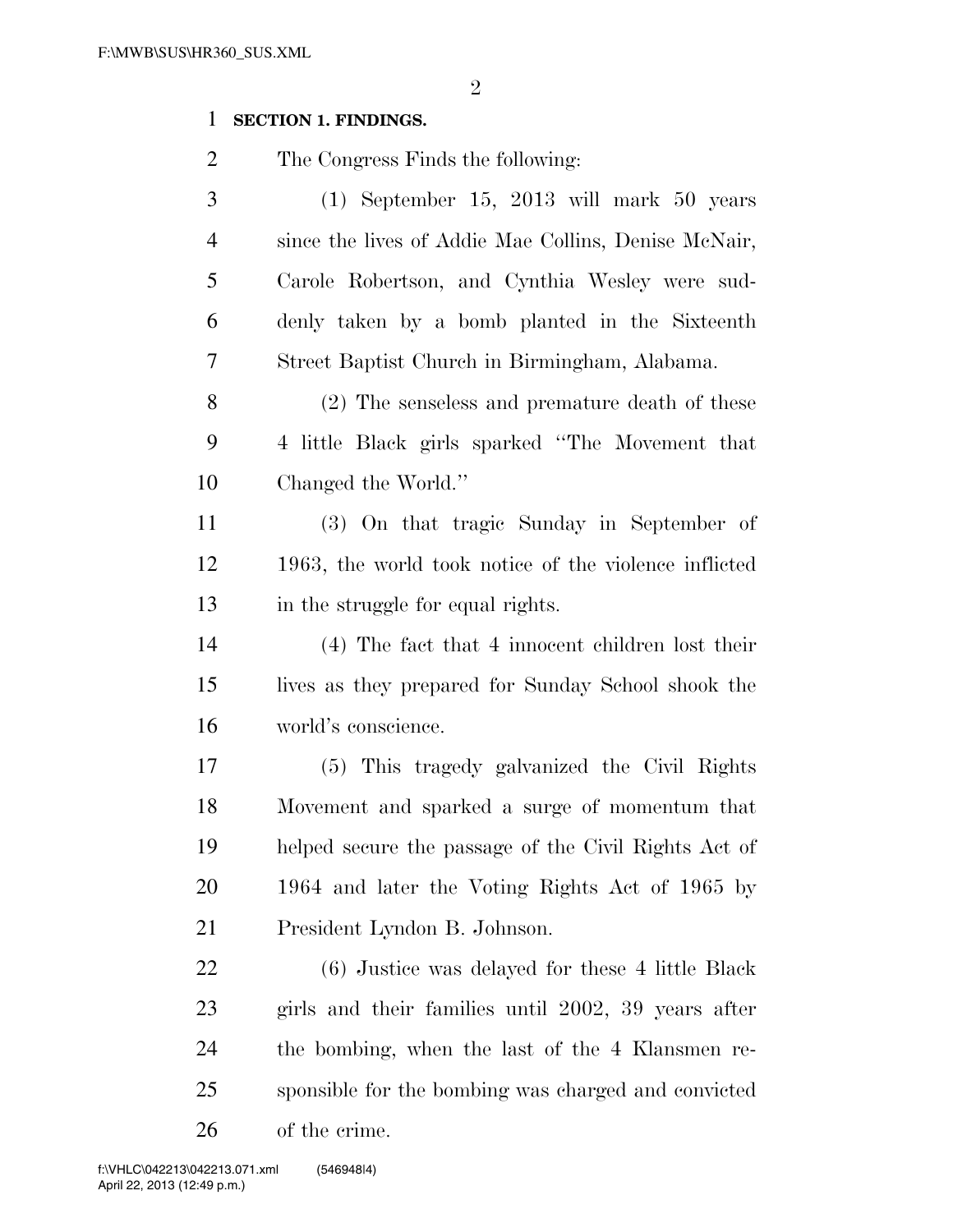| $\mathbf{1}$   | (7) The 4 little Black girls are emblematic of          |
|----------------|---------------------------------------------------------|
| $\overline{2}$ | so many who have lost their lives for the cause of      |
| 3              | freedom and equality, including Virgil Ware and         |
| $\overline{4}$ | James Johnny Robinson who were children also            |
| 5              | killed within hours of the 1963 church bombing.         |
| 6              | (8) The legacy that these 4 little Black girls left     |
| 7              | will live on in the minds and hearts of us all for gen- |
| 8              | erations to come.                                       |
| 9              | (9) Their extraordinary sacrifice sparked real          |
| 10             | and lasting change as Congress began to aggres-         |
| 11             | sively pass legislation that ensured equality.          |
| 12             | (10) Sixteenth Street Baptist Church remains a          |
| 13             | powerful symbol of the movement for civil and           |
| 14             | human rights and will host the 50th anniversary         |
| 15             | ceremony on Sunday, September 15, 2013.                 |
| 16             | (11) It is befitting that Congress bestow the           |
| 17             | highest civilian honor, the Congressional Gold          |
| 18             | Medal, in 2013 to the 4 little Black girls, Addie Mae   |
| 19             | Collins, Denise McNair, Carole Robertson, and Cyn-      |
| 20             | thia Wesley, posthumously in recognition of the 50th    |
| 21             | commemoration of the historical significance of the     |
| 22             | bombing of the Sixteenth Street Baptist Church.         |
| 23             | SEC. 2. CONGRESSIONAL GOLD MEDAL.                       |
| 24             | (a) PRESENTATION AUTHORIZED.—The Speaker of             |

the House of Representatives and the President Pro Tem-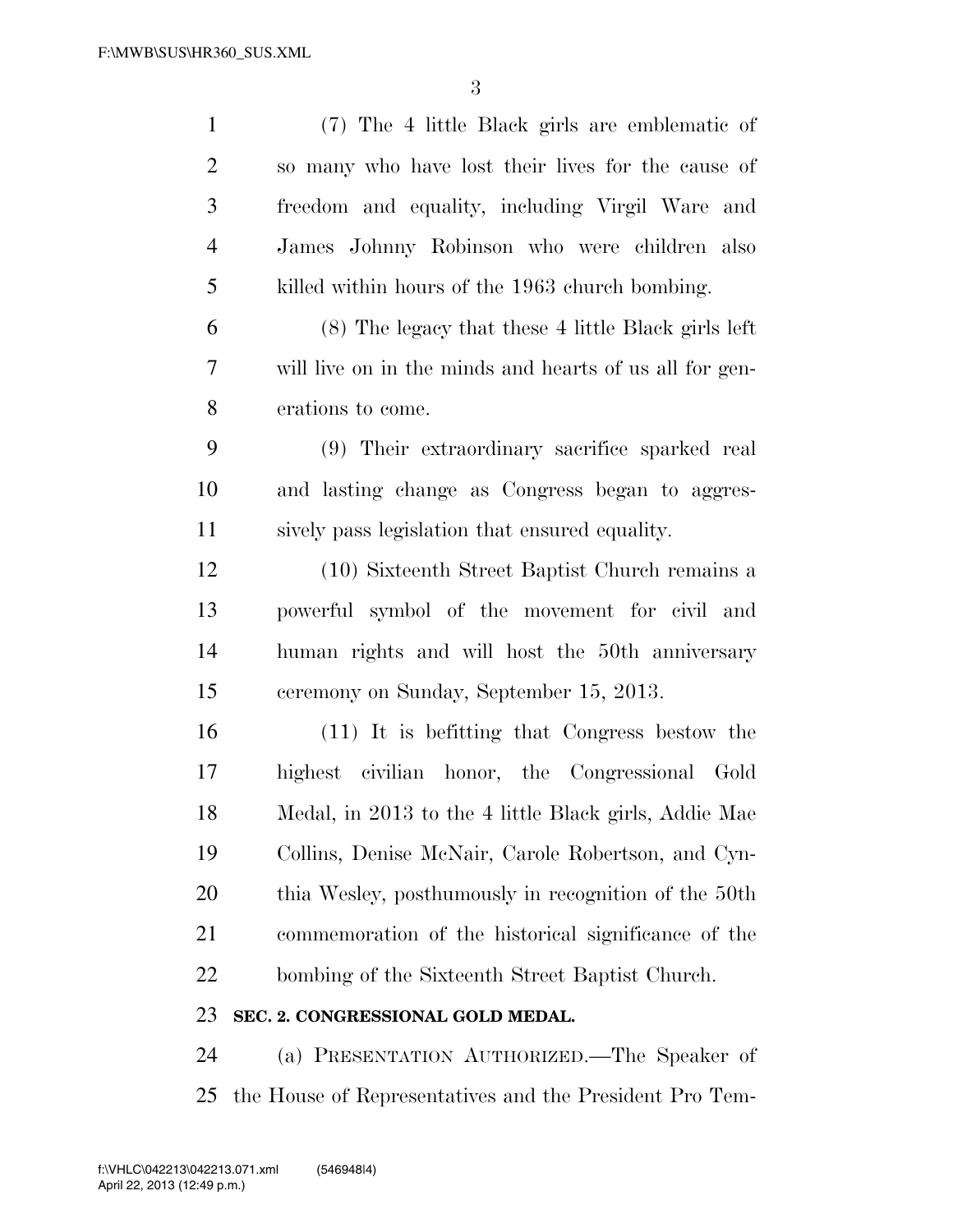pore of the Senate shall make appropriate arrangements for the presentation, on behalf of Congress, of a gold medal of appropriate design to commemorate the lives of Addie Mae Collins, Denise McNair, Carole Robertson, and Cynthia Wesley.

 (b) DESIGN AND STRIKING.—For purposes of the presentation referred to in subsection (a), the Secretary of the Treasury (referred to in this Act as the ''Sec- retary'') shall strike a gold medal with suitable emblems, devices, and inscriptions to be determined by the Sec-retary.

 (c) AWARD OF MEDAL.—Following the award of the gold medal described in subsection (a), the medal shall be given to the Birmingham Civil Rights Institute in Bir- mingham, AL, where it shall be available for display or temporary loan to be displayed elsewhere, as appropriate.

# **SEC. 3. DUPLICATE MEDALS.**

 The Secretary may strike and sell duplicates in bronze of the gold medal struck under section 2, at a price sufficient to cover the costs of the medal, including labor, materials, dies, use of machinery, and overhead expenses, and amounts received from the sale of such duplicates shall be deposited in the United States Mint Public Enter-prise Fund.